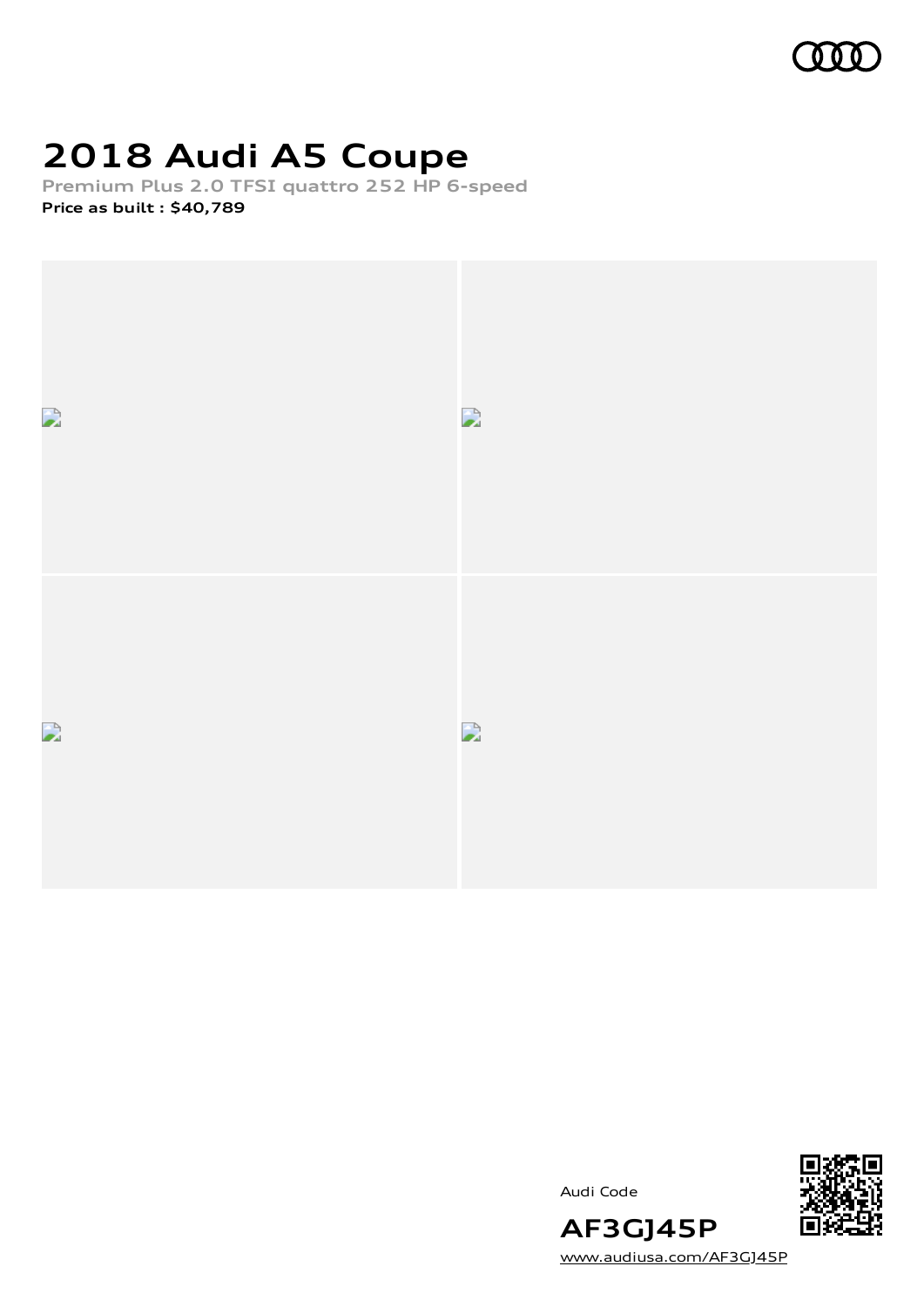### **Summary**

#### **Audi 2018 Audi A5 Coupe** Premium Plus 2.0 TFSI quattro 252 HP 6-speed

**Price as buil[t](#page-7-0)** \$40,789

#### **Exterior colour**

Daytona Gray pearl

### $\overline{\phantom{a}}$

#### **Further Information**

|                 | No           |
|-----------------|--------------|
| Mileage         | 53,797 miles |
| Type of vehicle | Used car     |

**Warranty**

#### **Interior colour**

Seats black-black-rock gray Dashboard black-black Carpet black Headliner black

#### **Audi Code** AF3GJ45P

**Your configuration on www.audiusa.com** [www.audiusa.com/AF3GJ45P](https://www.audiusa.com/AF3GJ45P)

**Commission number** fd4ecb070a0e09b1633e

#### **Technical Specifications**

| Engine type                  | Inline four-cylinder                         |
|------------------------------|----------------------------------------------|
| stroke                       | Displacement/Bore and 1984/82.5 x 92.8 cc/mm |
| Torque                       | 273 @ 1,600-4,500 lb-ft@rpm                  |
| Top track speed              | $130$ mph                                    |
| Acceleration (0 - 60<br>mph) | 5.7 seconds seconds                          |
| Recommended fuel             | Premium                                      |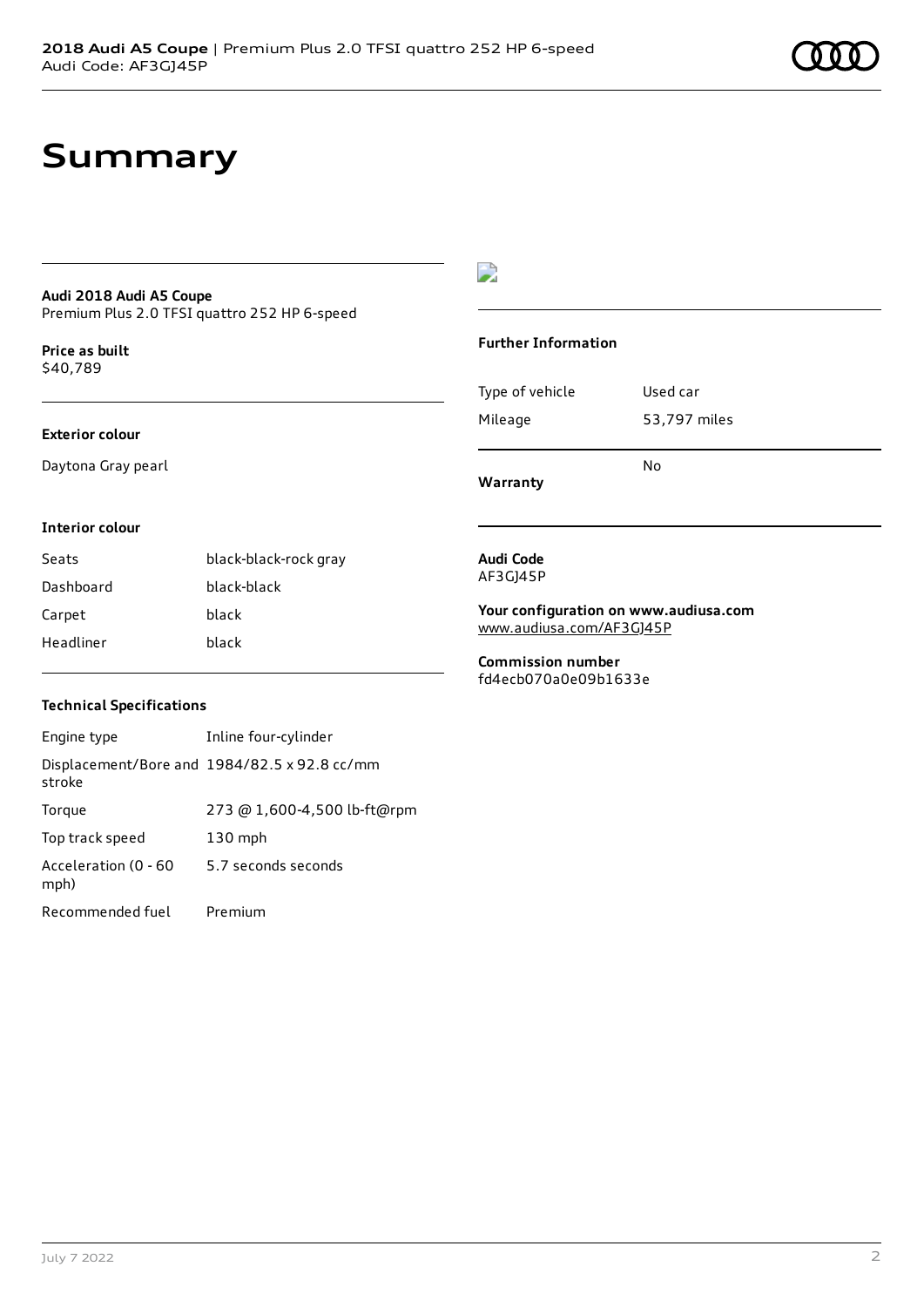

# **Standard features**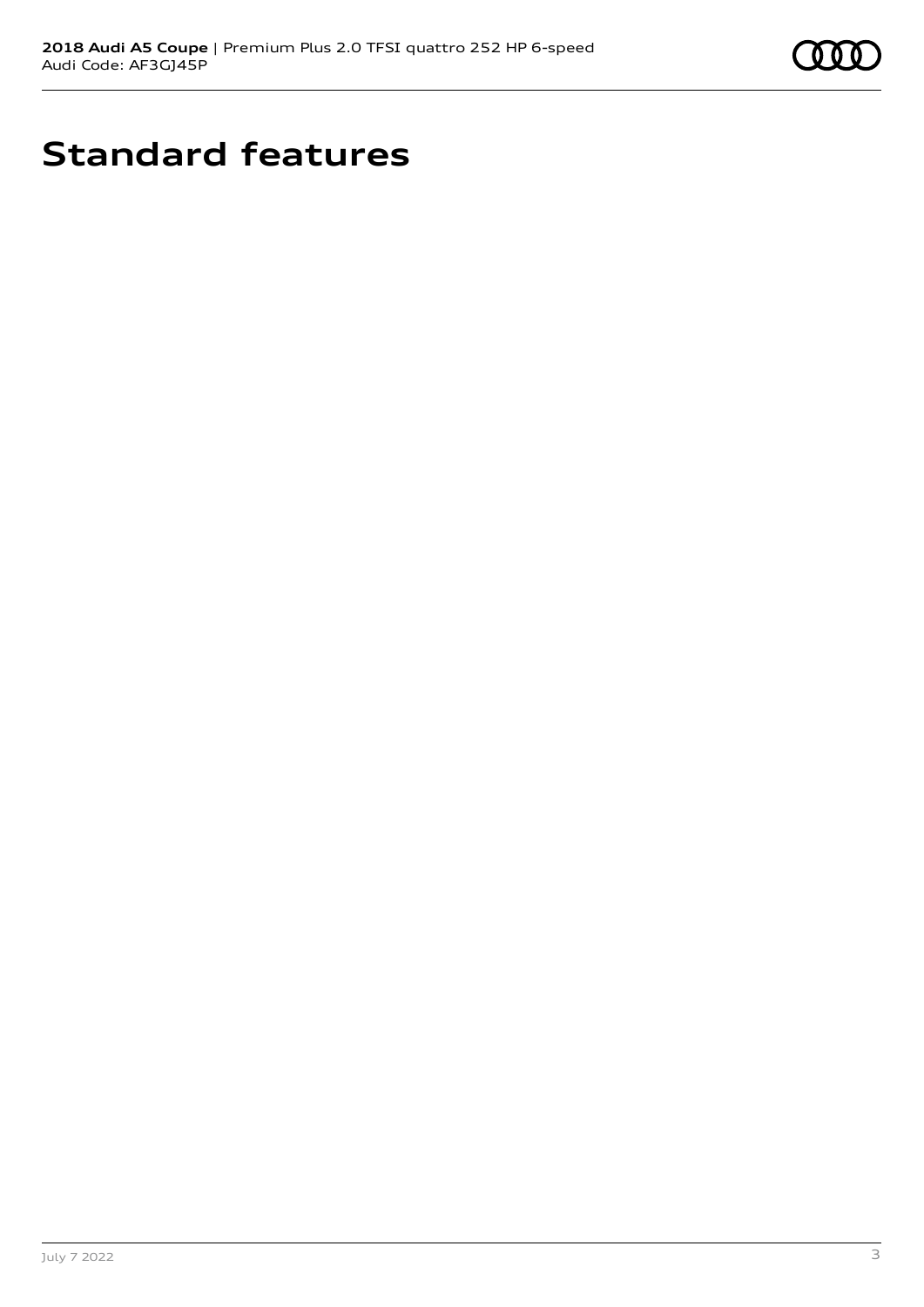## **Dealer remarks**

Certified.

6 SPEED MANUAL!!!!, quattro, Black Leather, 12.3" LCD Display Audi Virtual Cockpit, 3-Spoke Flat Bottom Steering Wheel w/S line Emblem, Alarm System w/Motion Sensors, All-Weather Floor Mats, Audi Advanced Key, Audi MMI Navigation Plus w/MMI Touch, Audi Side Assist, Bang & Olufsen Sound System w/3D Sound, Brushed Aluminum Inlays, Convenience Package, Driver Seat Memory, Dynamic Steering, Front Sport Seats, Full LED Headlights, Heated Auto-Dimming Power Ext Mirrors w/Memory, Heated Auto-Dimming Power/Memory Exterior Mirrors, Heated Front Seats, Leather/Alcantara Seating Surfaces, Navigation Package, Navigation System, Parking System Plus (Front/Rear Acoustic Sensors), Premium Plus, Rear Audi Pre Sense, S Line Bumpers, S Line Fender Badges, S Line Interior, S line Side Sill Blades, S line Sport Package, SiriusXM All Access Service, Sport Plus Package, Sport Suspension, Stainless Steel Pedal Caps (PST), Wheels: 18" x 8.5" 5-Arm-Star Design, Wheels: 18" x 8.5" 5- Double-Spoke-Star Design.

Daytona Gray Pearl 2018 Audi A5 2.0T Premium Plus quattro 6-Speed Manual 2.0L 4-Cylinder TFSI Recent Arrival! 24/33 City/Highway MPG

#### Audi Certified pre-owned Details:

\* Limited Warranty: 12 Month/Unlimited Mile beginning after new car warranty expires or from certified purchase date

- \* Vehicle History
- \* Transferable Warranty
- \* Roadside Assistance

\* Includes 24/7 Roadside Assistance emergency towing, collision, jump start, flat tire change, emergency fuel service, lock-out service, extrication service, Audi assist, CARFAX Vehicle History Report and SiriusXM satellite radio complimentary 90 day subscription. If Audi New Vehicle Limited Warranty (NVLW) coverage remains at time of CPO purchase, CPO Limited Warranty Coverage commences upon expiration of NVLW and continues until 5 years from vehicle's original in-service date with no mileage limitation. If NVLW coverage has expired at time of CPO purchase, CPO Limited Warranty coverage commences at time of purchase and continues for 12 months with no mileage limitation. Limited warranty is transferable between private parties.

\* Warranty Deductible: \$0 \* 300+ Point Inspection

Awards:

\* 2018 KBB.com 10 Most Awarded Brands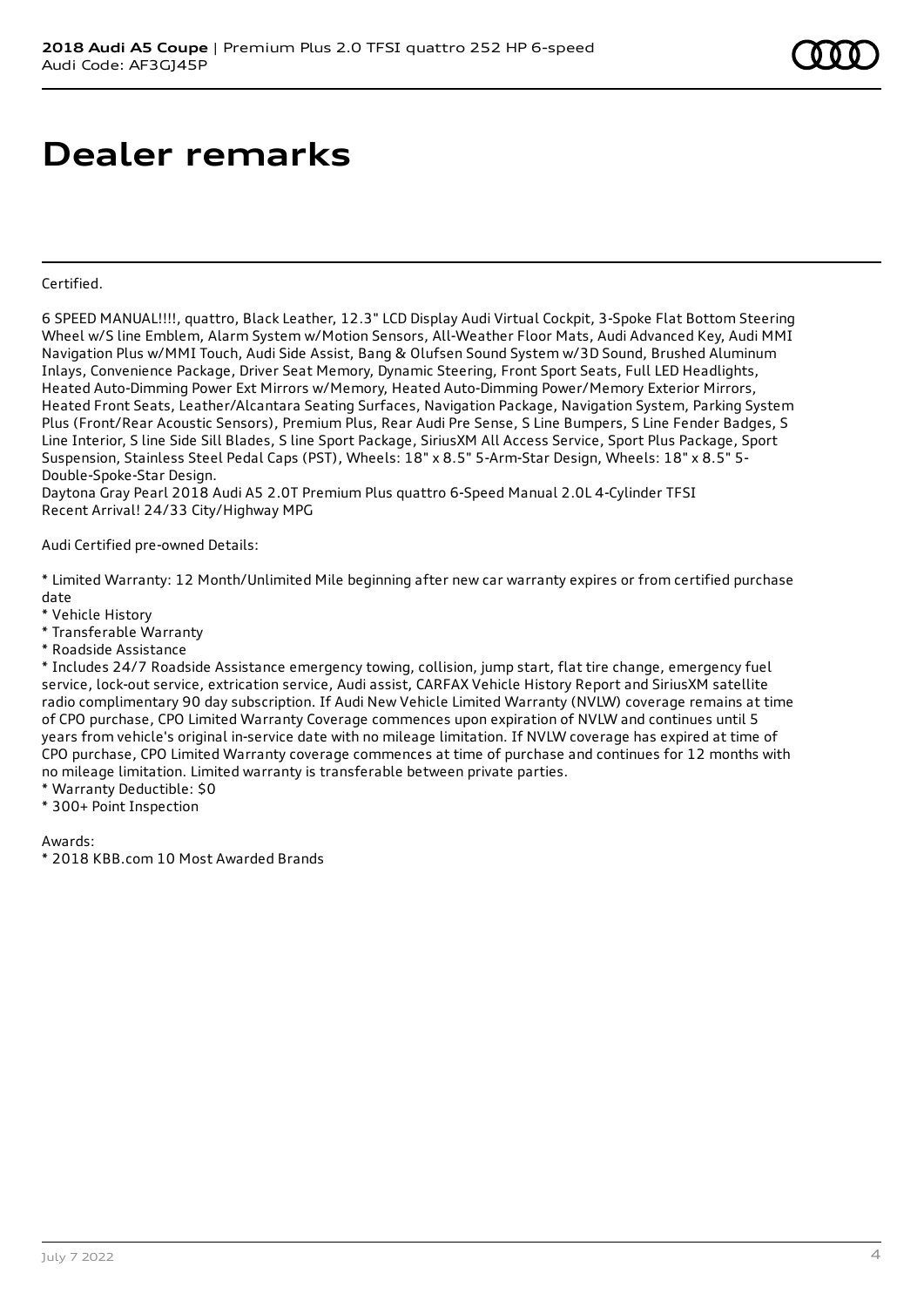### **Technical Specifications**

### **Engineering | Performance**

| Engine type                                 | Inline four-cylinder                         |
|---------------------------------------------|----------------------------------------------|
| Acceleration (0 - 60<br>mph)                | 5.7 seconds seconds                          |
| Engine block                                | Cast-iron                                    |
| Induction/fuel injection Turbocharged/TFSI® |                                              |
| Cylinder head                               | Aluminum-alloy                               |
| Max. output ps/hp                           | 252 @ 5,000-6,000 @ rpm                      |
| Towing capacity                             | N/A lb                                       |
| stroke                                      | Displacement/Bore and 1984/82.5 x 92.8 cc/mm |
| Top track speed                             | $130$ mph                                    |
| Torque                                      | 273 @ 1,600-4,500 lb-ft@rpm                  |
| Valvetrain                                  | 16 valve/DOHC with Audi valvelift            |

| Drivetrain type          | Manual transmission and quattro <sup>®</sup><br>with ultra all-wheel drive           |
|--------------------------|--------------------------------------------------------------------------------------|
| Gear ratios: 6th         | 0.667:1                                                                              |
| Gear ratios: Final Drive | 3.56:1                                                                               |
| Gear ratios: 4th         | 0.941:1                                                                              |
| Transmission             | Six-speed manual transmission and<br>quattro <sup>®</sup> with ultra all-wheel drive |
| Gear ratios: 5th         | 0.784:1                                                                              |
| Gear ratios: 2nd         | 2.045:1                                                                              |
| Gear ratios: 3rd         | 1.276:1                                                                              |
| Gear ratios: Reverse     | 3.33:1                                                                               |
| Gear ratios: 1st         | 3.778:1                                                                              |

#### **Electrical system**

| Alternator | 110-150 A   |
|------------|-------------|
| Battery    | 420 A/75 Ah |

#### **Steering**

**Driveline**

| Steering type                              | Electromechanical speed-sensitive<br>power steering |
|--------------------------------------------|-----------------------------------------------------|
| Turning diameter, curb- 37.7 ft<br>to-curb |                                                     |
| Steering ratio                             | 15.9:1                                              |

#### **Suspension**

| Front axle | Five-link front independent steel<br>spring suspension |
|------------|--------------------------------------------------------|
| Rear axle  | Five-link rear independent steel<br>spring suspension  |
| Optional   | Sport suspension                                       |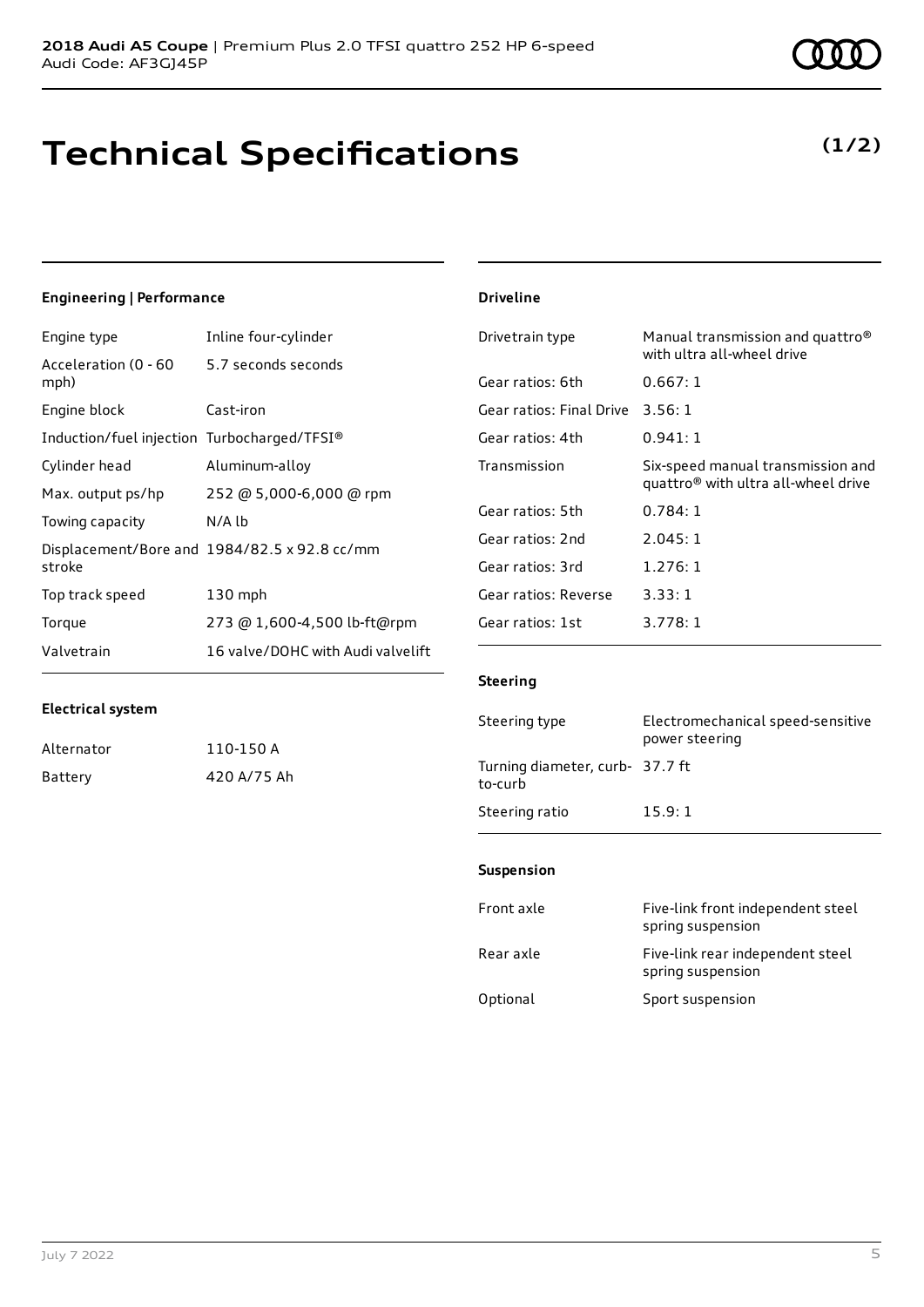### **Technical Specifications**

#### **Brake system**

| <b>Front brakes</b> | 13.3 (ventilated disc) in |
|---------------------|---------------------------|
| Rear brakes         | Not known in              |
| Parking brake       | Electromechanical         |

#### **Warranty | Maintenance**

| Warranty    | 4-year/50,000 mile Audi New<br>Vehicle Limited Warranty                                   |
|-------------|-------------------------------------------------------------------------------------------|
| Maintenance | 12-month/10,000 mile (whichever<br>occurs first) NO CHARGE first<br>scheduled maintenance |

### Seating capacity 4

**Interior measurements**

| Shoulder room, rear                       | 50.7 in           |
|-------------------------------------------|-------------------|
| Head room with front<br>sunroof           | 39.0 in           |
| Leg room, rear                            | 32.7 in           |
| Shoulder room, front                      | 55.3 in           |
| Head room with rear<br>sunroof            | 36.0 in           |
| FPA Class                                 | Tier 3 ULEV70     |
| Leg room, front                           | $41.3$ in         |
| Cargo volume, rear<br>seatbacks up/folded | 11.6 cu ft, cu ft |

#### **Exterior Measurements**

| Height                           | 54.0 in  |
|----------------------------------|----------|
| Overall width without<br>mirrors | 72.7 in  |
| Length                           | 184.0 in |
| Wheelbase                        | 108.8 in |
| Drag coefficient                 | 0.29 Cw  |
| Overall width with<br>mirrors    | 79.9 in  |
| Track rear                       | 61.7 in  |
| <b>Track front</b>               | 62.5 in  |
| Curb weight                      | 3,549 lb |

### **(2/2)**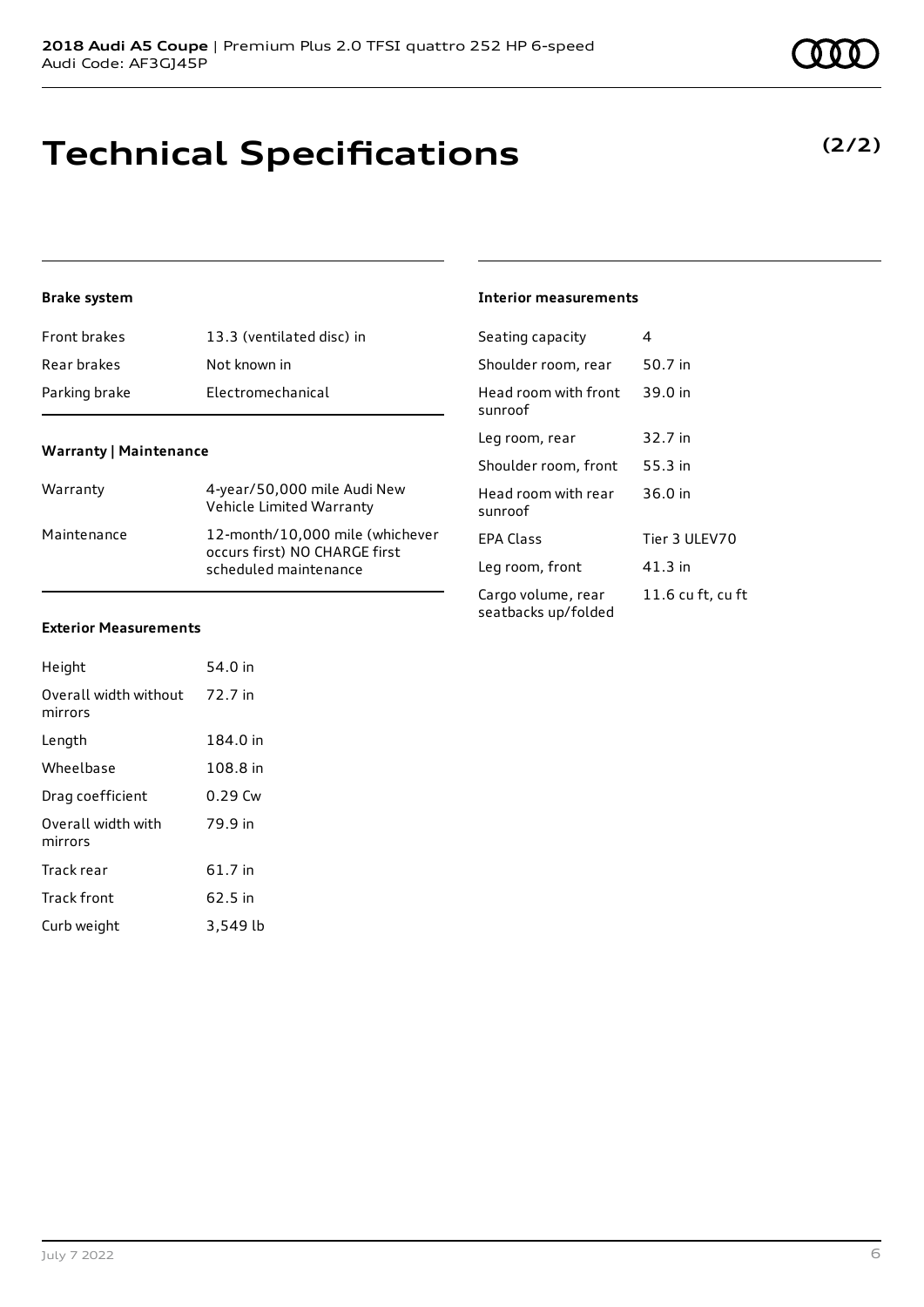

### **Contact**

Dealer **Audi Englewood**

400 S Dean St 07631 Englewood NJ

Phone: +12015685200 FAX: 2015685814

www: [https://www.audienglewood.com](https://www.audienglewood.com/)